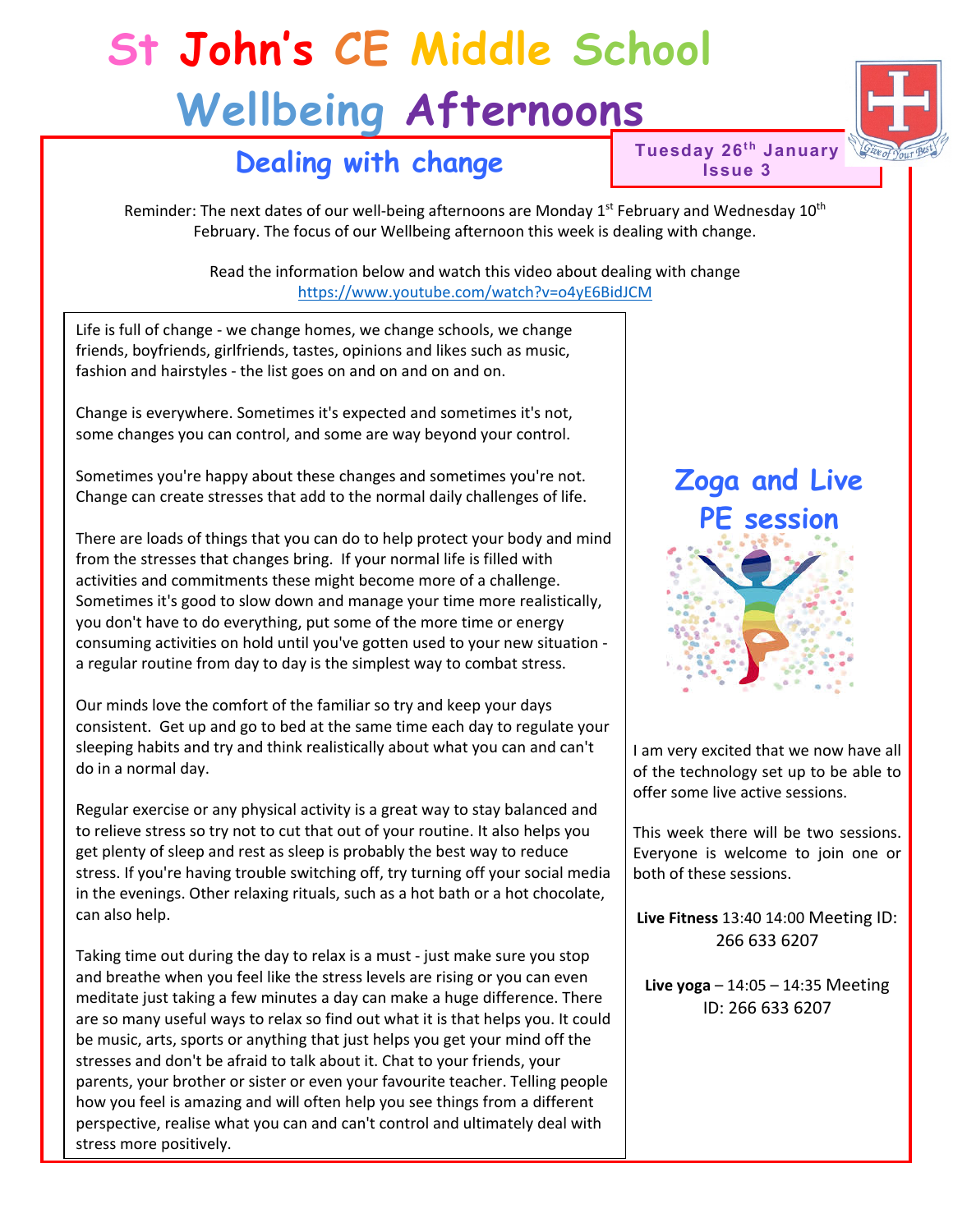## **Time Spent Reflection Wheel**

Starting from the centre shade each segment of the wheel depending on the amount of time you spend on each one. So the more time you spend on it, the more of the segment will be coloured. Which segments have you shaded in the least? What could you do to spend more time in that area?

Examples: Intellectual activities could be reading or researching about something you are interested in. Physical could be going for a walk or exercising.

Can you write down activities linked to each segment of the wheel?

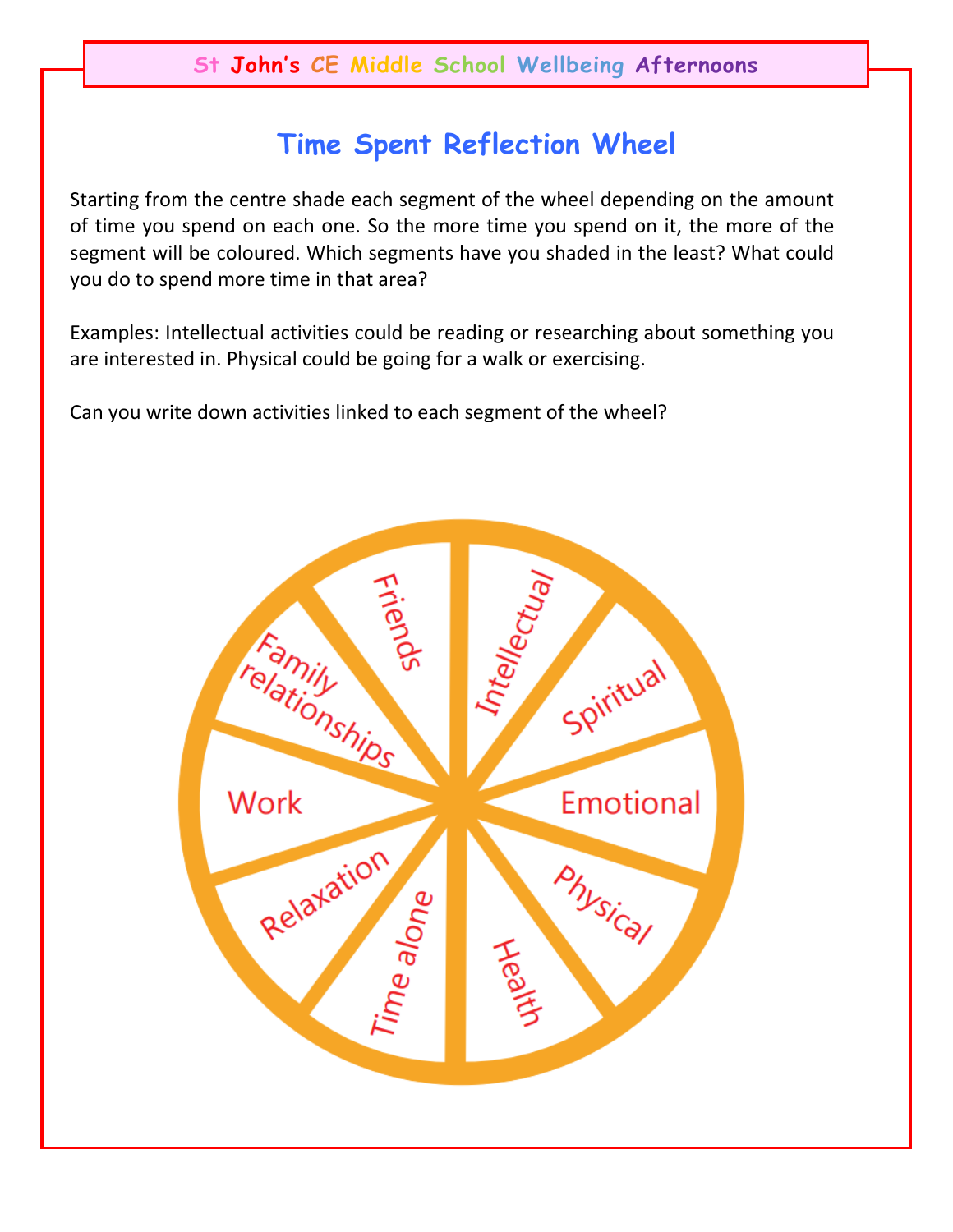|                                                                                                                                                                          |  | St John's CE Middle School Wellbeing Afternoons                     |
|--------------------------------------------------------------------------------------------------------------------------------------------------------------------------|--|---------------------------------------------------------------------|
| A top tip for dealing with change is trying to have positive thoughts. Write down some<br>negative thoughts you might have at the moment and rewrite them as a positive! |  |                                                                     |
| Example                                                                                                                                                                  |  | I can still arrange to talk to                                      |
| I don't get to see my<br>friends when I am at<br>home                                                                                                                    |  | my friends on FaceTime and<br>get to see them in my zoom<br>lessons |
| <b>Negative Thoughts</b>                                                                                                                                                 |  | <b>Positive Thoughts</b>                                            |
|                                                                                                                                                                          |  |                                                                     |
|                                                                                                                                                                          |  |                                                                     |
|                                                                                                                                                                          |  |                                                                     |
|                                                                                                                                                                          |  |                                                                     |
|                                                                                                                                                                          |  |                                                                     |
|                                                                                                                                                                          |  |                                                                     |
|                                                                                                                                                                          |  |                                                                     |
|                                                                                                                                                                          |  |                                                                     |
|                                                                                                                                                                          |  |                                                                     |
|                                                                                                                                                                          |  |                                                                     |
|                                                                                                                                                                          |  |                                                                     |
|                                                                                                                                                                          |  |                                                                     |
|                                                                                                                                                                          |  |                                                                     |
|                                                                                                                                                                          |  |                                                                     |
|                                                                                                                                                                          |  |                                                                     |
|                                                                                                                                                                          |  |                                                                     |
|                                                                                                                                                                          |  |                                                                     |
|                                                                                                                                                                          |  |                                                                     |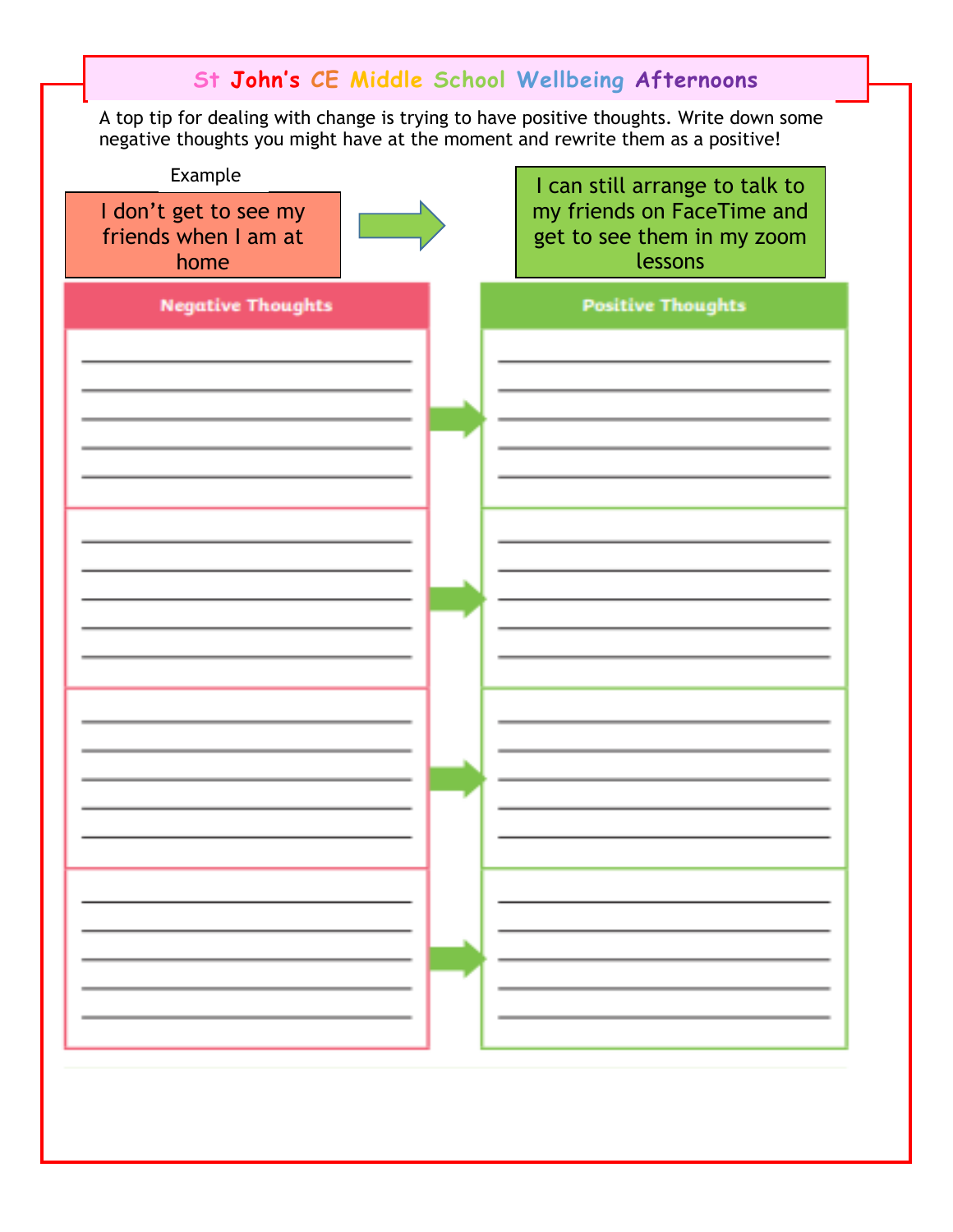### **St John's CE Middle School Wellbeing Afternoons**

## **At Home Highlights**

**Thank you so much to everyone who shared how they spent their Wellbeing afternoon. Housepoints have been awarded to everyone who sent in photos or reflections of their time. We'd love to see what you get up to again this week. Please email [nhine@st-johns-bromsgrove.worcs.sch.uk](mailto:nhine@st-johns-bromsgrove.worcs.sch.uk) or submit via your planner on Epriase.**

**Mindful Colouring and Art** 



Alix, 6AJC



Archie, 6WW



How beautiful is this drawing by Rhianna in 8AME? Very talented!



## **Mindful Colouring competition winner**

**Alivia F, (7CS) is this week's competition winner. We have your prize at school ready for your return to school.**